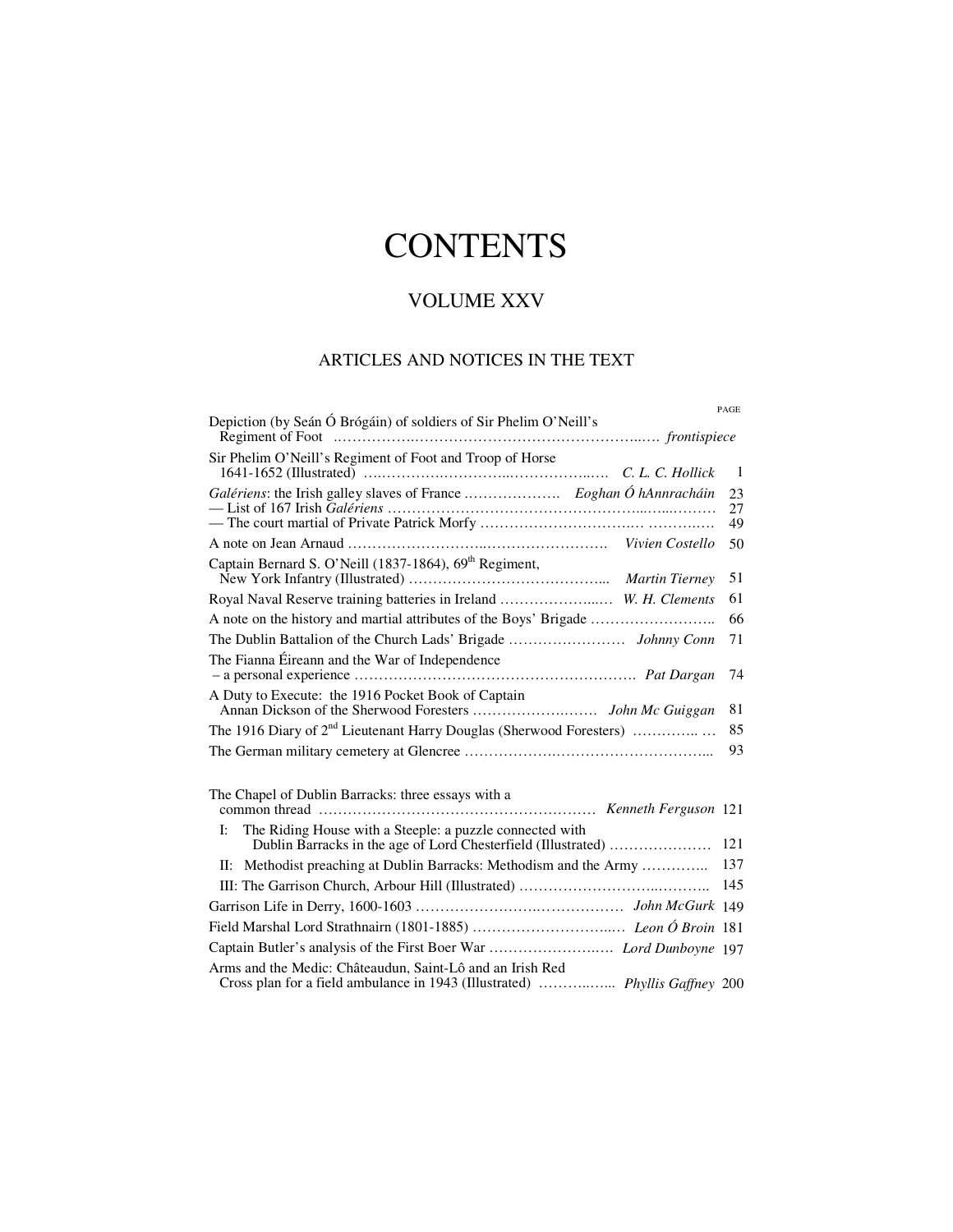|                                                                                                   | 241 |
|---------------------------------------------------------------------------------------------------|-----|
|                                                                                                   | 257 |
|                                                                                                   | 261 |
| Crux Hiberniae: the Cross of Ireland (Illustrated)  Ignatius Fennessy                             | 262 |
| A biographical note on Conrad de Rosen (1629-1715), Marshal                                       | 268 |
|                                                                                                   | 270 |
| Sources of documents and records relating to the Royal<br>Hibernian Military School (Illustrated) | 271 |
|                                                                                                   | 281 |
|                                                                                                   | 310 |
| H.M.S. Vindictive, Belfast's first aircraft carrier (Illustrated)  Anthony Kinsella               | 311 |
|                                                                                                   | 320 |
|                                                                                                   |     |
|                                                                                                   | 361 |
|                                                                                                   | 361 |
|                                                                                                   | 363 |
| Some Irish military connections with Minorca  Kenneth Ferguson                                    | 377 |
| The Marquess of Downshire and the Royal Downshire                                                 | 383 |
| Dan Daly (1873-1937), legendary hero of the U.S.                                                  | 398 |
| Private John Joseph Kelly, U.S. Marine Corps (1898-1957)  R. J. Sullivan                          | 411 |
| Annie Norah Pellew (1895-1991): ambulance driver                                                  | 415 |
| Captain Flora Sandes of the Serbian Army  Bryan Mac Mahon                                         | 419 |
| Traces of clandestine operations in the records of the                                            | 437 |
| An Irish General: Major-General D. F. W. Warren,                                                  | 440 |

### NOTES

| The ' <i>Tricha Cét</i> ' and the universality of military formations: the function<br>of the 'lord's gallóglach' [Séamus Mac Néill]  [see also the related Query 312]  217 |  |
|-----------------------------------------------------------------------------------------------------------------------------------------------------------------------------|--|
|                                                                                                                                                                             |  |
|                                                                                                                                                                             |  |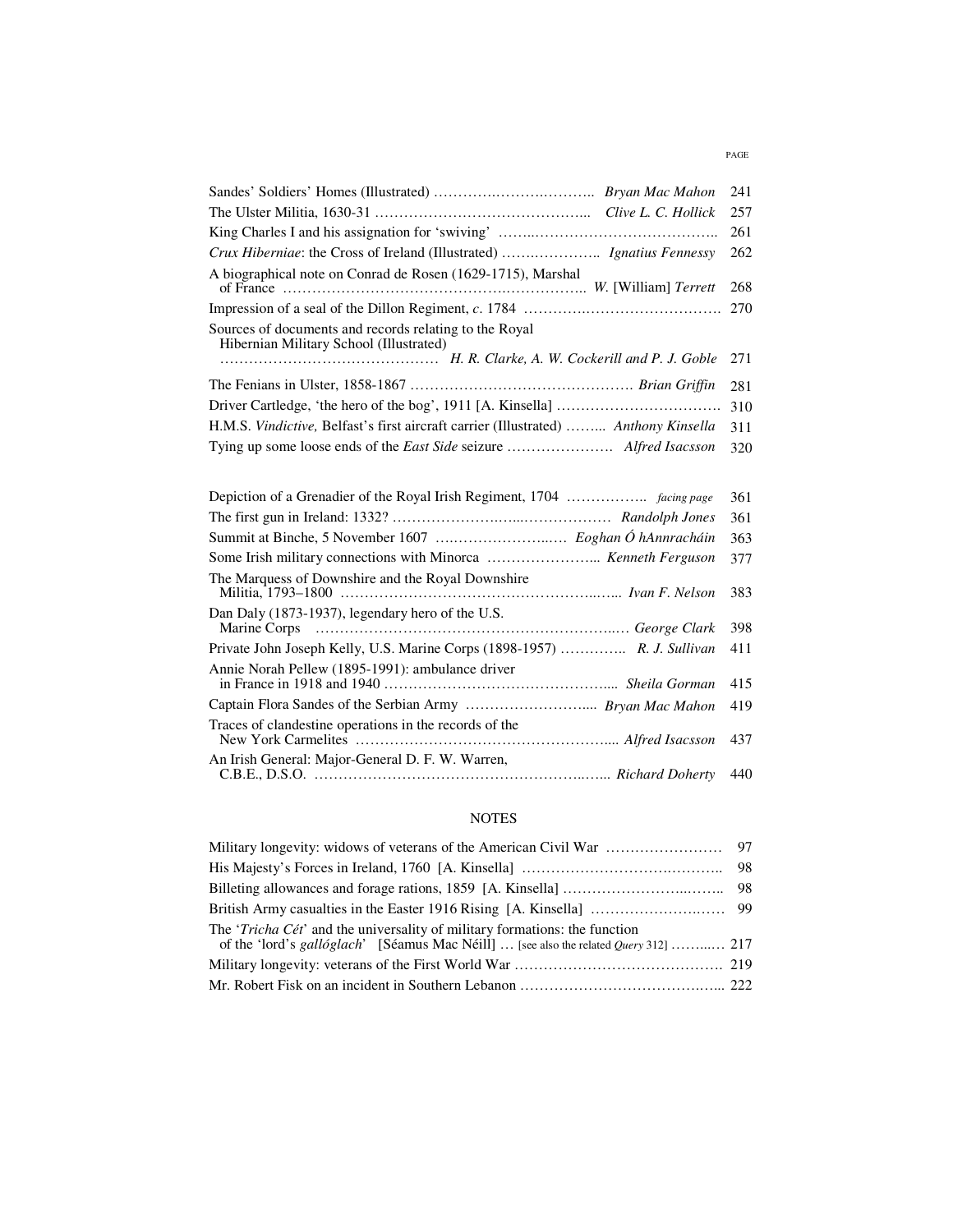| PAGE                                                                                                                                                             |
|------------------------------------------------------------------------------------------------------------------------------------------------------------------|
| Military leadership and discipline — 1789, 1961 (Georg Carl von Döbeln<br>$(1758-1820)$ , an eighteenth-century soldier read in the Congo) [Eoghan Ó Néill]  327 |
|                                                                                                                                                                  |
| An Investiture at the Royal Hospital, Kilmainham, 12 July 1921 [A. Kinsella]  331                                                                                |
| A postcard from the Bandera Irlandesa in the Spanish Civil War,                                                                                                  |
| Captain Edward Aloysius Murphy (1917-1990), and the origin of 'Murphy's Law'  338                                                                                |
| Posthumous reinstatement of Lord Dunraven, victim of the recruitment controversy  445                                                                            |
|                                                                                                                                                                  |
| The Military Society of Ireland and the Victoria Soldiers' Library, 1912 [A. Kinsella]<br>447                                                                    |
|                                                                                                                                                                  |
|                                                                                                                                                                  |
| Some recent books on the Irish contribution to the American Civil War                                                                                            |

## QUERIES

### BOOK REVIEWS

| David Edwards, The Ormond Lordship in County Kilkenny, 1515-1642:                                 | 103 |
|---------------------------------------------------------------------------------------------------|-----|
| Edward M. Brett, The British Auxiliary Legion in the First Carlist War,                           | 105 |
| Michael Gannon (ed.), The Florida Catholic Heritage Trail. El Camino                              | 106 |
| Mike King (ed.), County Down at War 1850-1945. Down Survey 2004. Yearbook of                      | 107 |
| Richard Doherty, The Sons of Ulster. Ulstermen at War from the Somme to Korea                     | 107 |
| [and see <i>erratum</i> on page 465]                                                              | 109 |
| Steven Moore, The Irish on the Somme: A battlefield guide to the Irish regiments                  |     |
|                                                                                                   |     |
| David Truesdale, Brotherhood of the Cauldron — Irishmen in the $Ist$ Airborne                     | 112 |
| Archie Raeside, The Congo — 1960. The first United Nations Peacekeepers                           | 112 |
| [Jim Miller (ed.)], 50 Bliain Ógra de'n F.C.A. leis an 16 <sup>4</sup> Cathlán Coisithe 1946-1996 | 113 |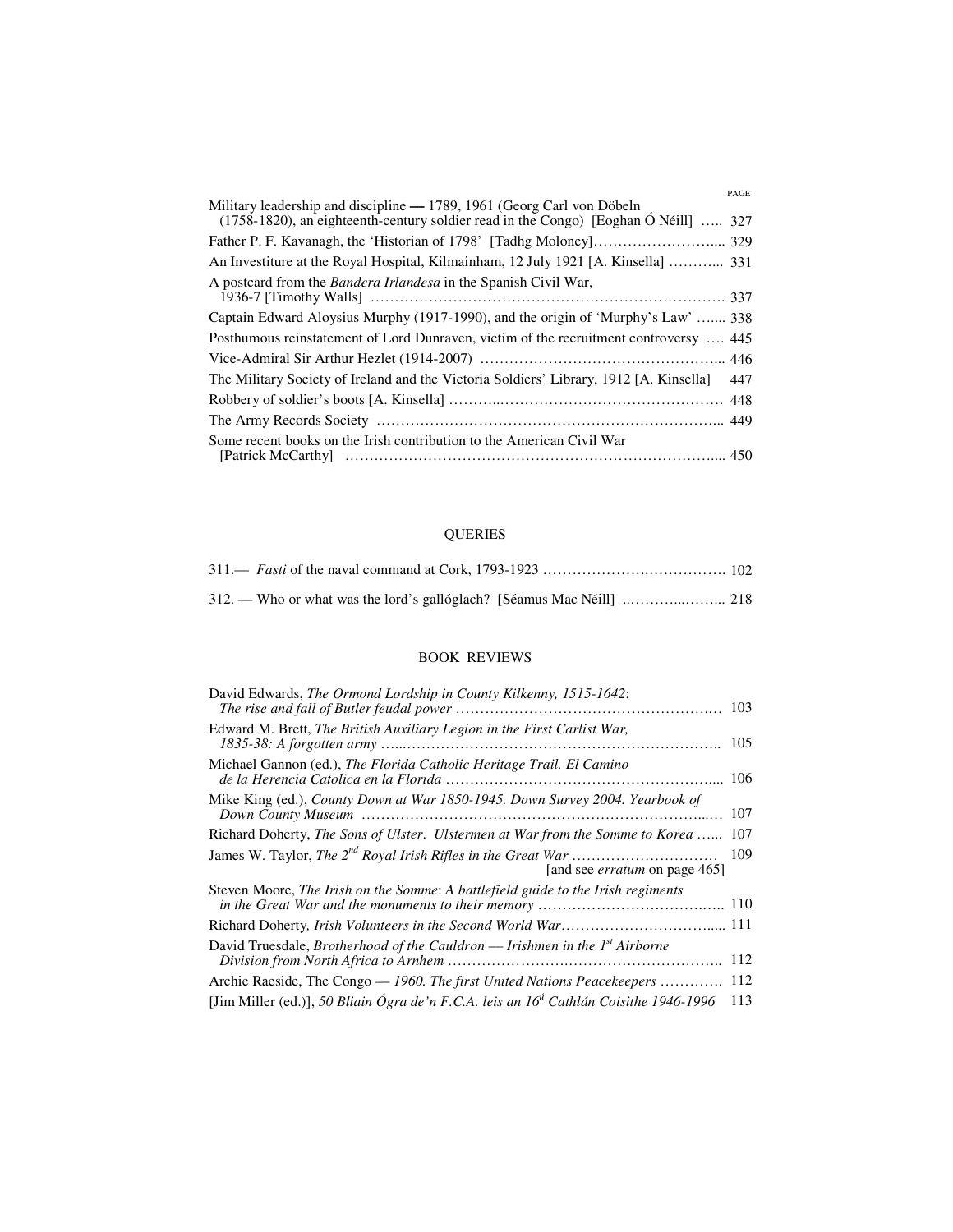| James Durney, The Volunteer. Uniforms, Weapons and History of the Irish                                                                                      |     |
|--------------------------------------------------------------------------------------------------------------------------------------------------------------|-----|
| Yanky Fachler, The Vow. Rebuilding the Fachler Tribe after the Holocaust  114                                                                                |     |
|                                                                                                                                                              |     |
| Michael L. Hadley and Roger Sarty, Tin-pots and pirate ships: Canadian naval                                                                                 |     |
|                                                                                                                                                              |     |
| Michael McNally, Battle of the Boyne 1690. The Irish campaign for the English crown  227                                                                     |     |
| Harman Murtagh, The Battle of the Boyne 1690: A guide to the battlefield                                                                                     | 229 |
| Yvonne McEwen, It's a long way to Tipperary': British and Irish Nurses in the                                                                                |     |
| Wallace Clark, Brave Men and True: Pages from a Company Commander's Diary  232                                                                               |     |
| James Durney, The Far Side of the World: Irish Servicemen in the Korean War                                                                                  |     |
|                                                                                                                                                              |     |
| Peter Pagnamenta and Momoko Williams, Falling Blossom: A British officer's                                                                                   |     |
|                                                                                                                                                              |     |
| Jim Herlihy, Royal Irish Constabulary Officers: A Biographical Dictionary and                                                                                |     |
|                                                                                                                                                              |     |
| Alfred Isacsson, Always Faithful. The New York Carmelites, the Irish People and their                                                                        |     |
| William Sheehan, British Voices from the Irish War of Independence 1918-1921: the                                                                            |     |
|                                                                                                                                                              |     |
| Anthony P. Quinn, Wigs and Guns: Irish Barristers in the Great War  351                                                                                      |     |
| Keith Jeffery, Field Marshal Sir Henry Wilson - A Political Soldier  353                                                                                     |     |
|                                                                                                                                                              |     |
| Michael Rafter, The Quiet County - Towards a history of the Laois Brigade I.R.A.                                                                             |     |
| Michael T. Foy, Michael Collins's Intelligence War: the struggle between the                                                                                 |     |
| Ralph Keefer, Grounded in Eire: The Story of two RAF Fliers interned in Ireland during                                                                       |     |
|                                                                                                                                                              |     |
| Darren McGettigan, Red Hugh O'Donnell and the Nine Years' War  453                                                                                           |     |
| Kevin McKenny, The Laggan Army in Ireland, 1640-1685: The Landed Interests,<br>Political Ideologies and Military Campaigns of the North-West Ulster Settlers | 455 |
|                                                                                                                                                              | 456 |
|                                                                                                                                                              | 457 |
| Susannah Ural Bruce, The Harp and The Eagle: Irish-American Volunteers and the Union                                                                         |     |
| Phillip Thomas Tucker, Irish Confederates. The Civil War's Forgotten Soldiers  461                                                                           |     |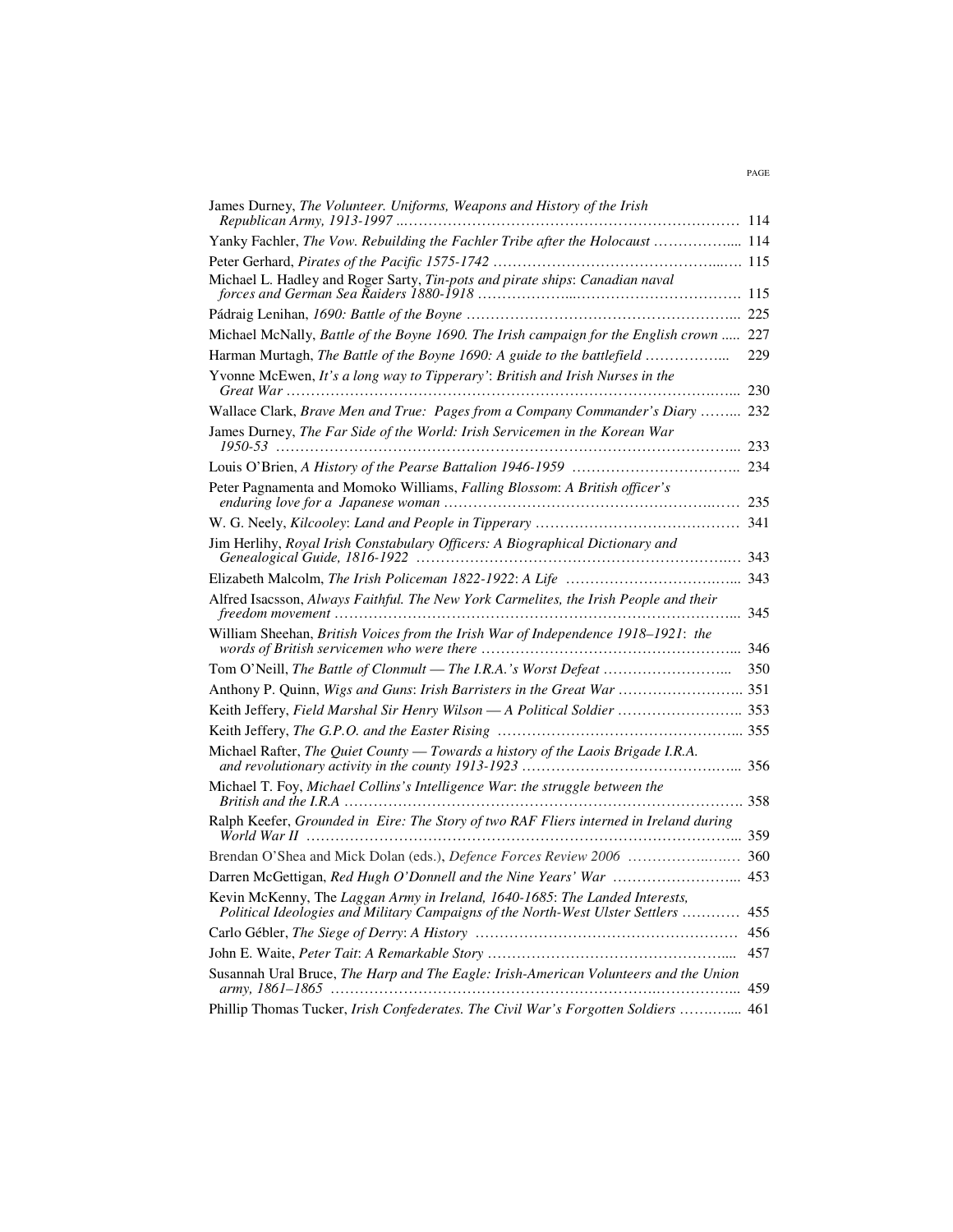| John Hartnett McEnery, Fortress Ireland: the story of the Irish coastal forts          |  |
|----------------------------------------------------------------------------------------|--|
| John Borgonovo (ed.), Florence and Josephine O'Donoghue's War of Independence  464     |  |
| Robert Jocelyn, Earl of Roden (compiler), Major D. M. (John) Kennedy M.C.:             |  |
| Proceedings                                                                            |  |
|                                                                                        |  |
|                                                                                        |  |
|                                                                                        |  |
| Corrigenda:                                                                            |  |
| Re: Paul M. Kerrigan, 'Coastal Signal Stations in Ireland, 1814',                      |  |
| Re: Review of James W. Taylor, The 2 <sup>nd</sup> Royal Irish Rifles in the Great War |  |

PAGE

#### ILLUSTRATIONS

| Depiction (by Seán Ó Brógáin) of soldiers of Sir Phelim O'Neill's Regiment of      |                |
|------------------------------------------------------------------------------------|----------------|
|                                                                                    |                |
|                                                                                    | -1             |
|                                                                                    | $\overline{4}$ |
|                                                                                    | 8              |
|                                                                                    | 24             |
|                                                                                    | 26             |
| Facsimile of the entry for Jean Harison in the Register of galley slaves at Toulon | 27             |
| Gravestone of Captain Bernard S. O'Neill at Petersburg National Battlefield Park   | 58             |
|                                                                                    | 63             |
|                                                                                    | 66             |
| Company No. 790 (All Saints, Grangegorman) of the Church Lads' Brigade, 1896       | 70             |
|                                                                                    | 71             |
|                                                                                    | 74             |
|                                                                                    | 75             |
|                                                                                    | 78             |
|                                                                                    | 80             |
|                                                                                    | 81             |
|                                                                                    | 84             |
|                                                                                    | 85             |
|                                                                                    | 93             |
|                                                                                    |                |
|                                                                                    |                |
|                                                                                    |                |
| Thomas Burgh's plan for Dublin Barracks (copied by James Bastide, 1722)  123       |                |
|                                                                                    |                |
|                                                                                    |                |
|                                                                                    |                |